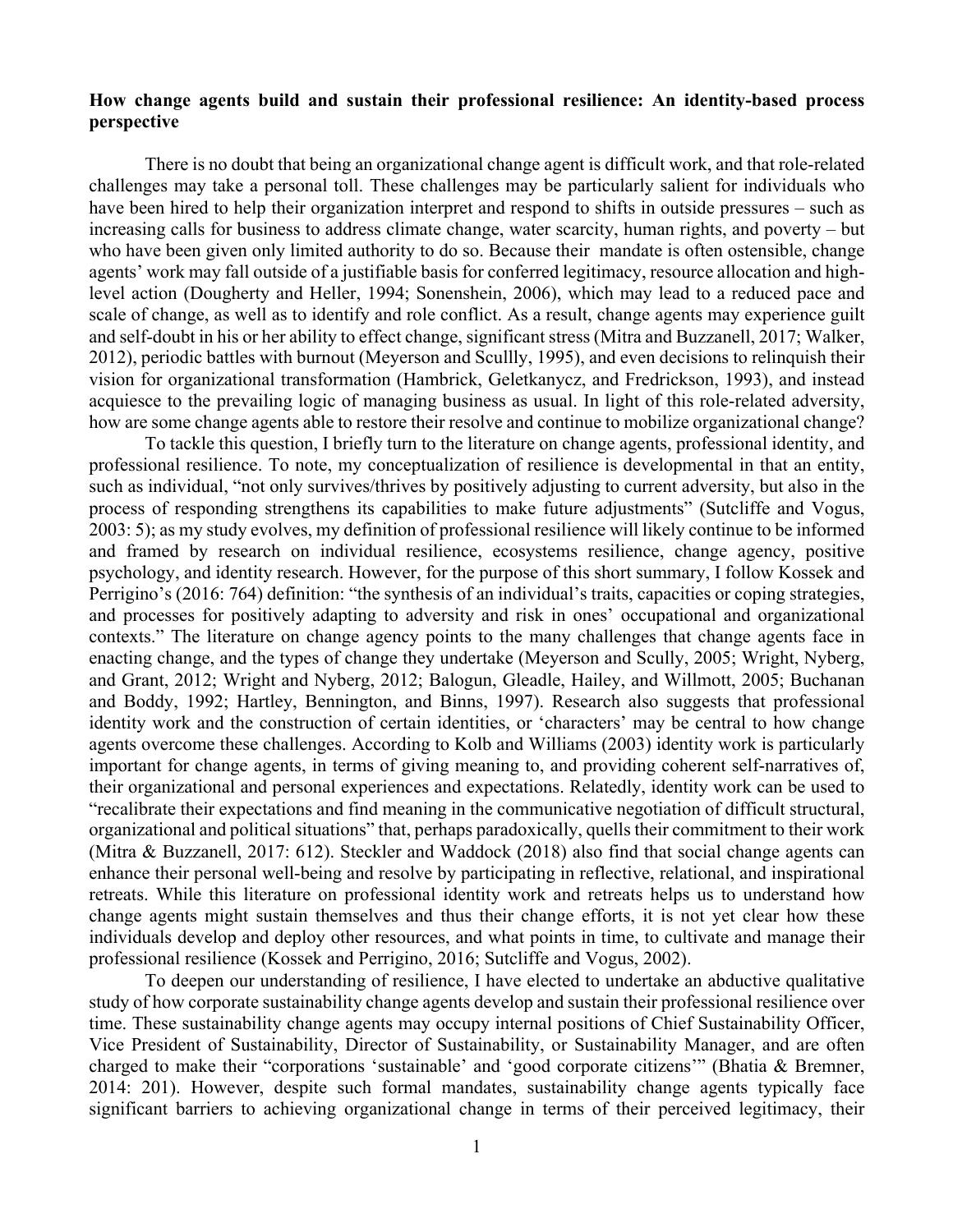influence, and their access to the resources they need to do their work. Sustainability change agents also face identity conflicts, sometimes questioning their own authenticity (Alvesson & Wilmott, 2002; Wright, Nyberg, & Grant, 2012; ), and may feel detached not only from their core self and purpose but also from their organization and its members. This can lead to a drain on their psychological and physiological resources (Caza & Milton, 2012). The multiple cognitive and emotional job demands placed on sustainability change agents are likely to necessitate the cultivation of a rich repertoire of strategies to both cultivate and maintain professional resilience. To date, I have conducted 45 interviews with sustainability professionals who operate across organizational levels, sectors, geographic regions, and who have varying levels of experience, as well as differences in degrees of professional resilience. I intend to collect multiple interviews with these individuals over the next year, as well as to observe them as they undertake their work, and to invite them to participate in journaling exercises at various points in time. Furthermore, I have begun interviewing their colleagues to glean a better understanding of these change agents' externally perceived resilience levels. My analysis to date has focused on the role-related adversities that these change agents face, how they view themselves in relation to their role and others, and the resources that they develop and draw upon in undertaking their work. Based on ongoing data collection and analysis, I aim to develop a process model illustrating how resilience is activated, depleted, restored, broadened, and deepened.

Upon early analysis, I find that change agents readily call upon formative belief-shaping experiences as a way to cognitively reappraise situations, regulate emotions, and return to their core purpose, or vocational calling, which in turn acts as a resource (identity re-activating). Secondly, I find that these individuals embed themselves in sustainability networks and peer groups which, through the processes of collective identification and experience sharing, engender a deep sense of belonging and competency development, which may attenuate certain challenges they face (identity development and re-radicalizing). These networks also become a platform from which they begin to undertake collective change efforts, outside of their organizations, as a means to activate or fulfill aspects of their true selves, particularly when they are not able to achieve the pace and scale of change within their organizations (identity fulfilling). Finally, I find that resilient change agents transform their challenges into learning opportunities, and eventually micro proof points, which bolster their ability to influence change, and help them not only to overcome some of the challenges that hinder their progress and undermine their resilience, but also to grow through their response.

By attending to the key mechanisms that underpin resilience, I contribute to a more complete understanding of how change agents develop and maintain the professional resilience necessary to continue their systemic change efforts. That is, I build upon the relatively scarce body of management work on individual resilience to offer a comprehensive and developmental view of the construct and its relation to others. I also extend research on the work of individuals who deviate from socially scripted or highly institutionalized trajectories and shed light on how these how individuals construct and sustain personally and socially validated, positive complex identities that contribute to resilience. Additionally, I introduce an undertheorized group of actors, whom I develop as 'sanctioned radicals', and how they cultivate and curate a robust set of strategies to effectively undertake their work, and how this links back to their resilience, and the identity of the group.

In this manuscript submission, which is, in essence, my evolving dissertation proposal, I briefly synthesize and integrate diverse streams of literature on change agency, individual and collective identity, and professional resilience. I then examine the defining attributes, antecedents, and outcomes of both developing and sustaining this resilience. Next, I present my research question and the methods and context I use to address it. From here, I present my preliminary findings, and their potential theoretical and practical implications. Lastly, I discuss my study's limitations, and finish with possible avenues for continued study and future inquiry.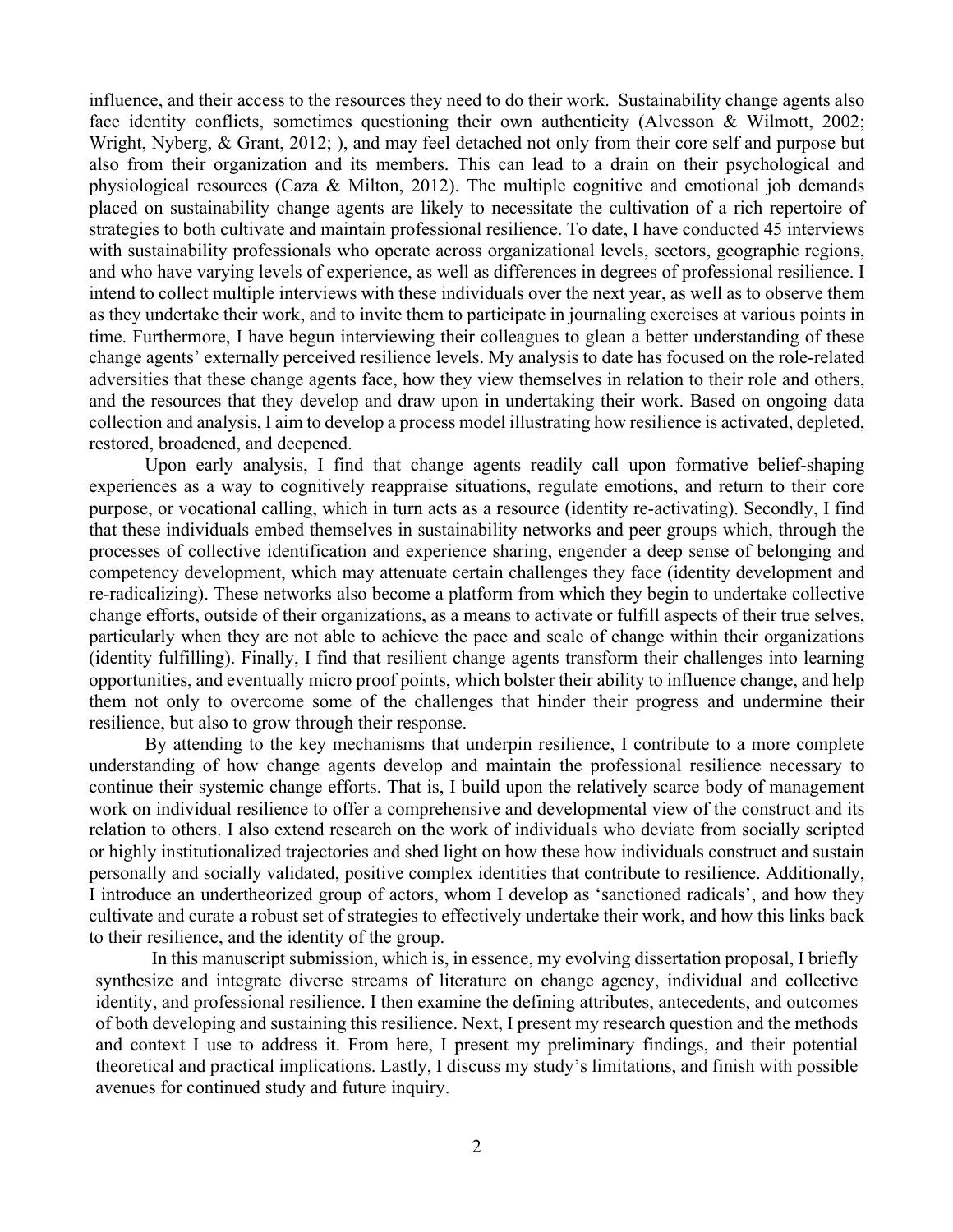## **References**

- Alvesson, M., & Willmott, H. (2002). Identity regulation as organizational control: Producing the appropriate individual. *Journal of Management Studies*, *39*(5), 619–644.
- Balogun, J., Gleadle, P., Hailey, V. H., & Willmott, H. (2005). Managing change across boundaries: Boundary-shaking practices. *British Journal of Management*, *16*(4), 261–278.
- Bhatia, V., & Bremner, S. (2014). *The Routledge Handbook of Language and Professional Communication*. Routledge.
- Buchanan, D. A., & Boddy, D. (1992). *The Expertise of the Change Agent: Public Performance and Backstage Activity*. Prentice Hall.
- Caza, B., & Milton, L. (2012). Resilience at Work: Building Capability in the Face of Adversity. In The Oxford Handbook of Positive Organizational Scholarship (pp. 895–908).
- Dougherty, D., & Heller, T. (1994). The illegitimacy of successful product innovation in established firms. *Organization Science*, *5*(2), 200–218.
- Hambrick, D. C., Geletkanycz, M. A., & Fredrickson, J. W. (1993). Top executive commitment to the status quo: Some tests of its determinants. *Strategic Management Journal*, *14*(6), 401–418.
- Hartley, J., Benington, J., & Binns, P. (1997). Researching the roles of internal-change agents in the management of organizational change. British Journal of Management, 8(1), 61–73. https://doi.org/10.1111/1467-8551.00040
- Kossek, E. E., & Perrigino, M. B. (2016). Resilience: A review using a grounded integrated occupational approach. The Academy of Management Annals, 10(1), 729–797. https://doi.org/10.1080/19416520.2016.1159878
- Meyerson, D., & Scullly, M. A. (1995). Tempered radicalism and the politics of ambivalence and change. *Organization Science*, *6*(5), 585–600.
- Mitra, R., & Buzzanell, P. M. (2017). Communicative tensions of meaningful work: The case of sustainability practitioners. *Human Relations*, *70*(5), 594–616.
- Sonenshein, S. (2006). Crafting social issues at work. *The Academy of Management Journal*, *49*(6), 1158–1172.
- Steckler, E., & Waddock, S. (2018). Self-sustaining practices of successful social change agents: A retreats framework for supporting transformational change. *Humanist Management Journal*, *2*, 171–198.
- Sutcliffe, K. M., & Vogus, T. J. (2003). Organizing for Resilience. In *Positive Organizational Scholarship* (pp. 94–110). R